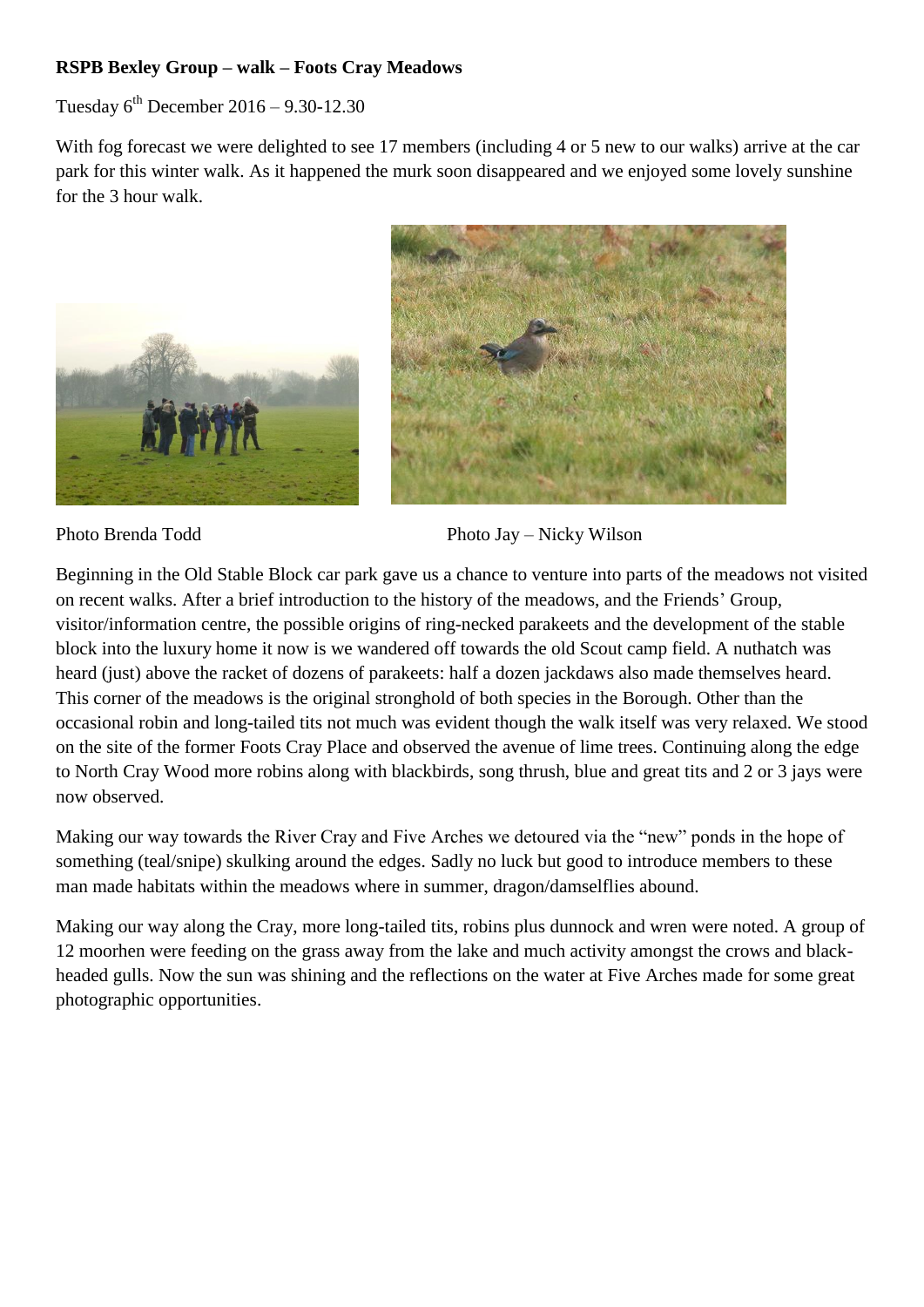



Black-headed Gulls Photos Brenda Todd

As we stood (transfixed by the earth movement of a mole) we also had the chance to catch up with a greenfinch perched at the top of the willow, the pair of mute swans, more moorhens, coots, a couple of gadwall and a little grebe (two pairs and 3 individuals of the latter two species were seen further along). Sadly Mr (or Mrs) Mole failed to put its snout above the surface despite the mound of earth being left and the adjoining grass being tunnelled.

Continuing westward a little egret showed well, as did a fly by grey heron. A cormorant flew over and a great spotted woodpecker was noted atop a distant tree. Sadly as had been the experience all morning, as soon as the telescope was positioned anywhere near said species it decided to fly away – lesson to be learnt – don't use the telescope.



Photos Nicky Wilson Little Egret Mute Swans



At Penny Farthing Bridge a grey wagtail was seen by some, the little egret landed briefly and not one but two kingfishers made a very brief appearance as they flew down river.

The final leg of the walk was across the meadows to the old pond in the corner by Rectory Lane but nothing to be seen on it though the pause in the walk did allow some to see a green woodpecker until it was pushed off by a carrion crow.

So, the walk came to an end, having enjoyed some good weather, good company and some interesting birds it was also an opportunity for many participants to find out aspects of the meadows that were previously unknown to them which is one of the main reasons for continuing the programme of local walks. Thank you all for turning out and look forward to seeing you again.